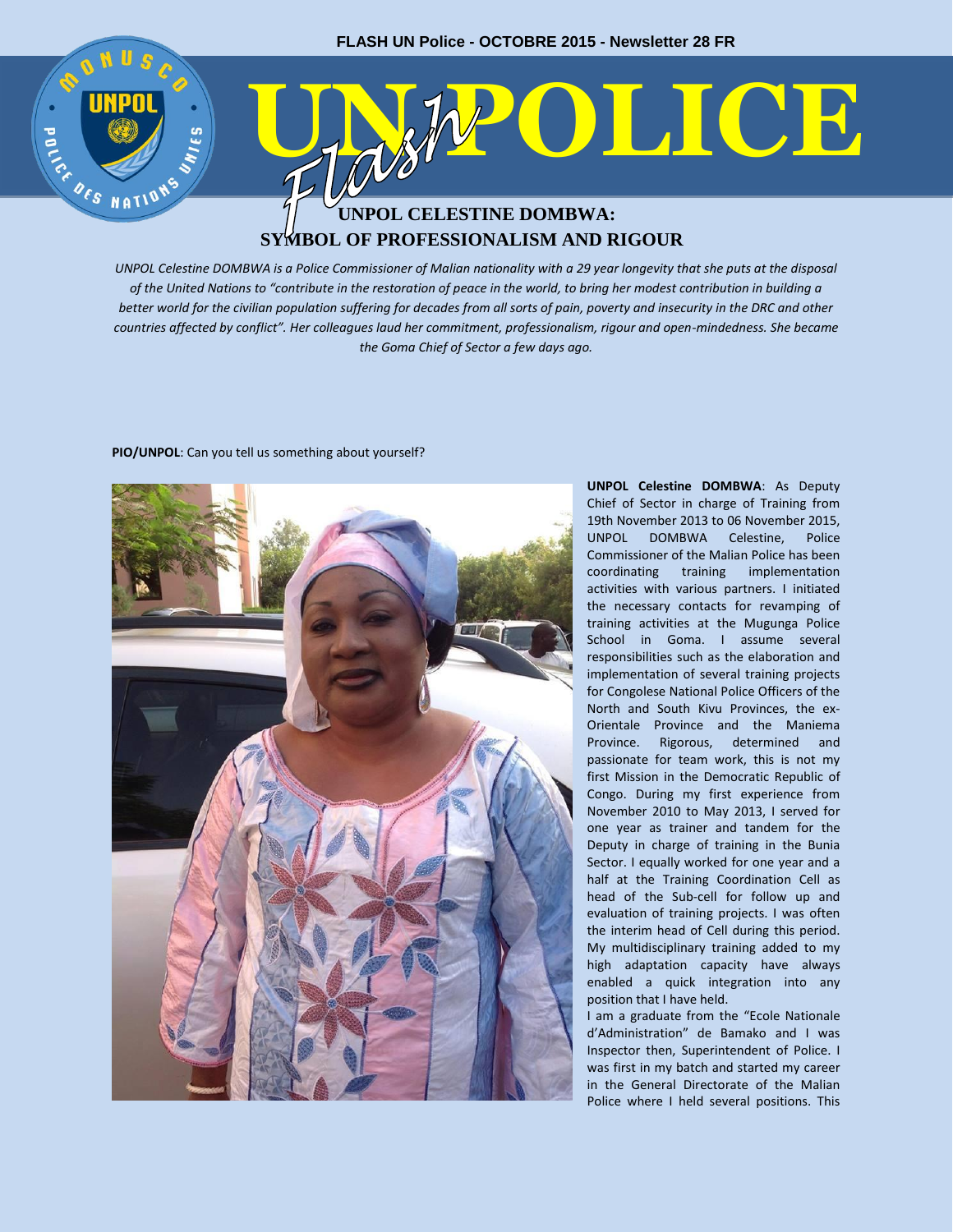nine –year experience enabled me to work in sensitive areas demanding a lot of rigour. Presently, I am the Goma Chief of Sector since November 7th 2015.

PIO/UNPOL: Why did you choose to serve as a Police Officer in peacekeeping operations and particularly in the DRC?

UNPOL Celestine DOMBWA: I chose to serve as Police Officer in peacekeeping operations and particularly in the Democratic Republic of Congo for two reasons: Firstly, before the crisis in my country that led to the United Nations deploying a Peace Keeping Mission there, I was longing to share my experience with Police Officers in countries affected by armed conflict. I wanted to share my expertise and knowledge acquired in the Police domain. With a long and rich career, my ambition was to contribute in the restoration of peace in the world, to bring my modest contribution to the building of a better world for the civilian population that has been suffering for decades from all sorts of pain, poverty and insecurity in the DRC and in other countries affected by conflict. Secondly, when I followed world news back in my country, I was touched by the phenomenon of violence against vulnerable persons brought about by the armed conflict in the DRC. I felt challenged by the impunity in the face of this phenomenon that had lasted too long.

PIO/UNPOL: You are the Deputy Chief of Goma Sector in charge of Training, what is your contribution in this domain that the leadership of the Police Component holds at heart?

UNPOL Celestine DOMBWA: Yes, the leadership of the Police Component pays a particular attention to training. We have to initiate and implement training programs for about ¾ of Congolese National Police Officers in North Kivu who have never undergone any training worth the name. These Police Officers have to receive both basic and specialized training, but as you know, with upcoming elections we have to lay emphasis on elections security. It is also our responsibility to initiate Quick Impact Projects in the domain of training to obtain funds for their implementation. We also have to appeal for funds from international donors for the capacity building of PNC officers and finally support the reform spirit with our PNC Partners and international partners in the implementation of training projects.



In this respect, I think that since taking office in Goma Sector in November 2013, I have contributed positively towards the accomplishment of these missions. If I were to draw a balance sheet, I would say that I have played a key role in training of several PNC Officers in Mines Police, Community Policing and Sexual and Gender Based Violence. These trainings included the two Kivu Provinces. Beyond the town of Goma where I reside, Rutshuru and Nyiragongo have benefited from my contribution in terms of training. From November 2014 to February 2015, I coordinated the training of 60 Officers in Judicial Police specialized in SGBV at Mugunga Police School.

I have also initiated and implemented QIPs for the accelerated basic training of 400 Officers of the PNC in Goma and in the Masisi, Rutshuru and Walikale Islands of Stability. With regard to elections security, a priority for the hierarchy of the Police Component, nearly 500 Officers in Goma have received refresher training under my supervision. I have equally finalised a basic training QIP for 200 PNC Officers in Nymilima, Tongo and Nianzale. This project already approved by the Project Review Committee is awaiting funding for its implementation.

PIO/UNPOL: Are there any things you would like to do within the framework of the mandate and which are yet unaccomplished?

UNPOL Celestine DOMBWA: Of course. The concretization and implementation of the PNC reform for instance. I would equally love to see the success of my appeal to international donors for necessary funds for the operational capacity building of the PNC, training in elections security, the provision of infrastructure and public order management equipment.

PIO/UNPOL: What has impressed you most in this Mission?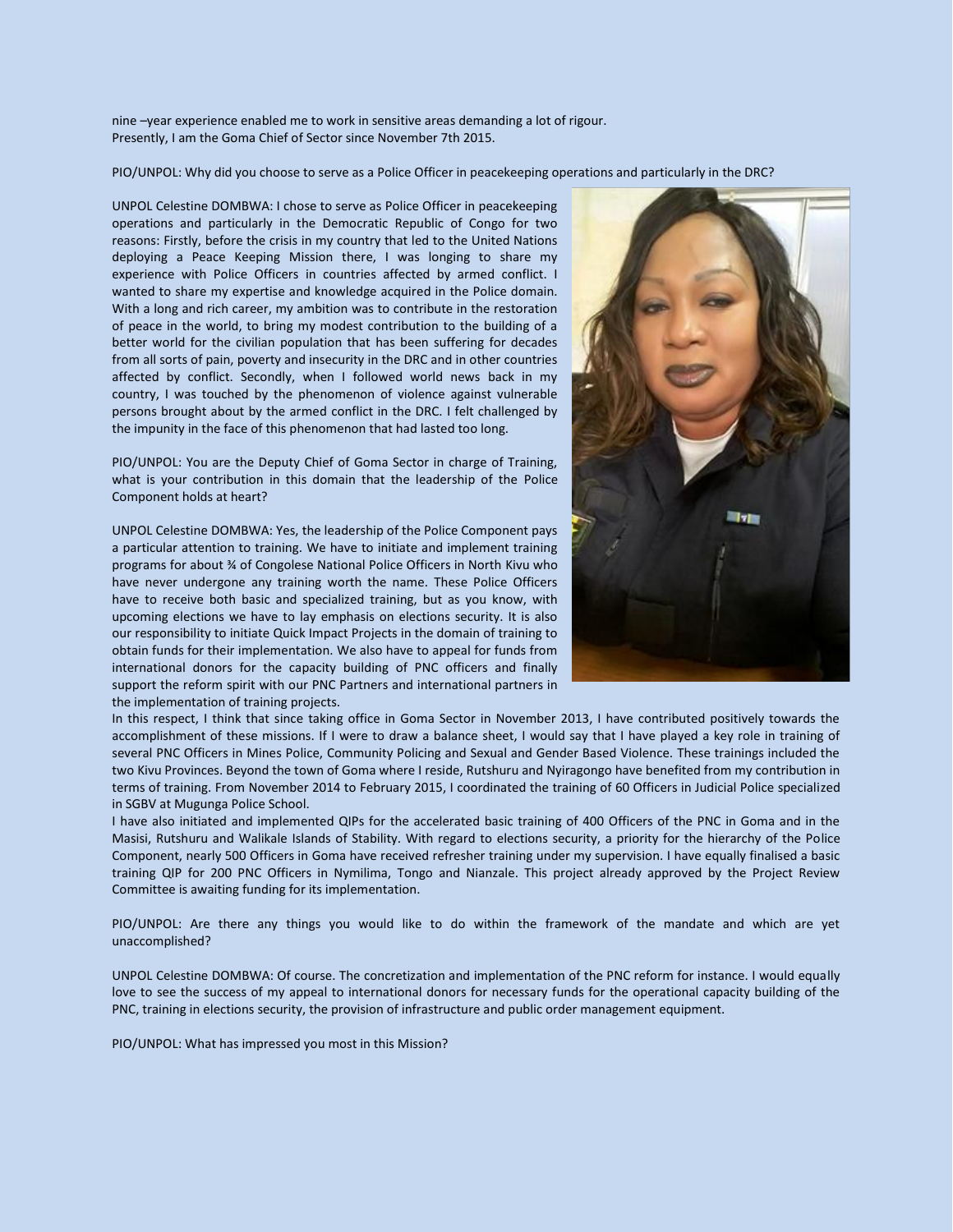

UNPOL Celestine DOMBWA: The leadership of the Police Component. Since 2010 I have followed the evolution of the Component till today and thanks to the perseverance, open mindedness and commitment of the hierarchy for positive change, UNPOL has become unavoidable in all actions carried out within the framework of mandate execution. As a result of its pertinent views on security issues, significant participation in various joint missions with other substantive Sections of the Mission, UNPOL is more and more solicited by all partners.

Also, as a woman, I cannot fail mentioning the fact that the promotion of women to positions of responsibility is a reality in the Police Component where they bring in efficient contributions.

PIO/UNPOL: Any final word?

UNPOL Celestine DOMBWA: My sincere thanks go to the

leadership for choosing me and call on my colleagues to do their best to meet the expectations of the leadership of the Police Component. We have chosen a just and noble cause and should stop at nothing to see this mission succeed. Each of us can be the UNPOL of the month, it suffices to have the will and persevere in our efforts and quest for excellence.

To my UNPOL and FPU sisters I say women are also "fighters" and can succeed better in areas where our male colleagues excel. I encourage them to be courageous and apply for positions of responsibility. Positions are deserved and not given out of favour. Therefore, be ambitious, my brave sisters. The UNPOL of the month is proof of this as two female officers have been selected in just a few months.

## **WHAT DO OTHERS SAY ABOUT HER?**

#### **Abdoulaye Balde :**

I am the coordinator of the Security and Judicial Governance Component of UNDP in Eastern DRC, based in Goma.

I knew UNPOL Celestine since 2012 during her first deployment in the mission. At the time I was working with the Security Sector Reform Section of MONUSCO as chief of projects for the fight against sexual violence. We worked together within the scope of a joint project aimed at building the capacity of the PNC in the fight against sexual violence. She was in charge of the training aspect of investigators.

Throughout the implementation of this project we saw her professionalism, commitment and determination to achieve expected goals. She also has proven expertise on

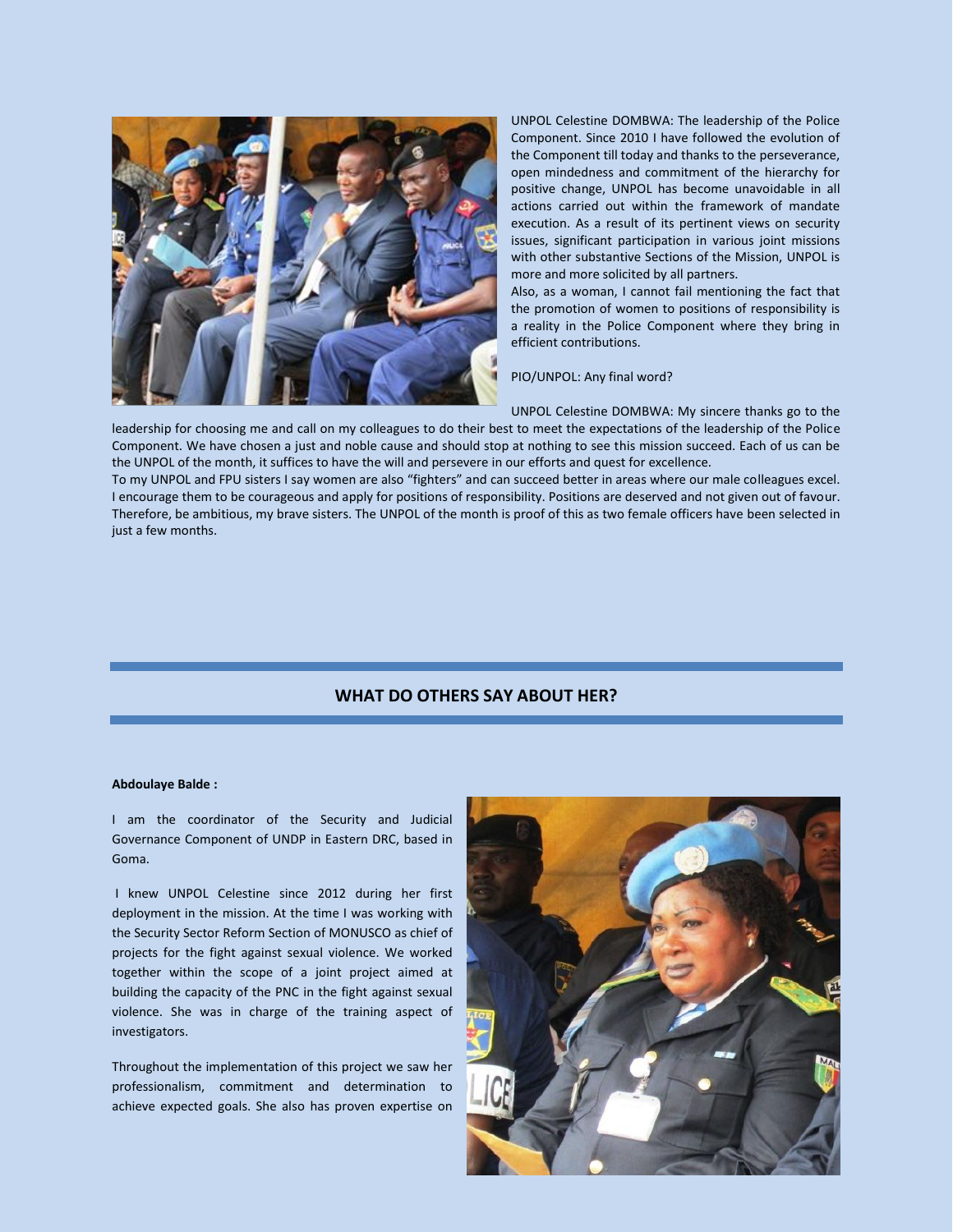sexual violence issues and training. The second experience shared with her was last year during the training of PNC investigators at the Mugunga Police School, with the support of UNDP. Here also, she showed proof of high professionalism in the supervision of this training.

During her two missions in the DRC as UNPOL, she has contributed immensely in the capacity building of the PNC and visibility of the United Nations Police through the quality of her work. She is discrete but very efficient.

Women of her caliber in MONUSCO Police bring honour not only to their country Mali, but also to the United Nations. She deserves to be quoted as a model for young female Police Officers in order to perpetuate the actions of the police within the population.

#### **Commissaire Divisionnaire Adjoint (General) Awachango Umiya Vital, PNC Provincial Commissioner for North Kivu :**

I think it is the right choice that comes at the right time to crown the work she has done. UNPOL Celestine distinguished herself through her commitment, open mindedness, quest for standards in her work, availability and team spirit. Her appointment as Chief of Sector is the culmination of several factors. I pray that this assiduity continue to accompany Mrs. Celestine DOMBWA throughout the rest of her career.

#### **UNPOL FAKOUA Zakarie (ex-Chief of Goma Sector) :**

I first knew Celestine DOMBWA in 2012/2013 when she was serving with the Training Coordination in Kinshasa. I was then the Chief of Goma Sector. Though our contact was limited to the exchange of working documents related to training, I could already take note of her level of professionalism. Subsequently, destiny brought us together in October 2014 when I was redeployed to Goma Sector as Chief and I met her as Deputy in charge of Operations where I discovered her fully.

At all times in the accomplishment of assigned tasks, DOMBWA Celestine showed proof of rigour, professionalism, and the love for a job well done. This earned her the admiration of partners, colleagues and the leadership, resulting in an exceptional extension during her two duty tours in MONUSCO Police. As her supervisor, these achievements brought about by her qualities caused me to nick-name her "Iron Lady".

#### **Commissaire Supérieur Principal, KEKAMBEZI BYEKA Freddy, Commandant of the Mugunga Police School :**

From our first meeting I quickly noticed that she was a professional who would be a valuable collaborator. She has always worked for the good of the Congolese National Police in general and the Mugunga Police School in particular. Her contribution has enabled the School not only to ensure efficient training but also to possess professional and competent trainers whose reputation is well known. In a nut shell, UNPOL Celestine DOMBWA, through her straightforward character, has considerably contributed in the valourisation of the Mugunga Police School and its personnel. In the course of our interactions, I noticed that she is not just a professional, but also a mother. Thanks very much, mama Celestine!

#### **UNPOL Doina-Luminita POPESCU, (President of the UNPOL/FPU Women' Committee) :**

I knew Celestine through her work. While working at the Training Coordination in Kinshasa last year, I noticed that she was the first to respect deadlines and her work was highly professional.

More importantly, she has a character with complex dimensions. She is an exceptional mother and this can be testified through the smile of her children (seen in her photo album). She a sincere and faithful friend as evidenced from the number of friends she has. She is a hardworking and serious woman whose thirst to excel serves an example for her friends and colleagues.

She represents THE WOMAN in all her complexity, grandeur, gentleness and sensitivity. By the stroke of luck, I have not only had the occasion to be her colleague in the Mission, but also to enjoy her warm and tender friendship by God's grace.